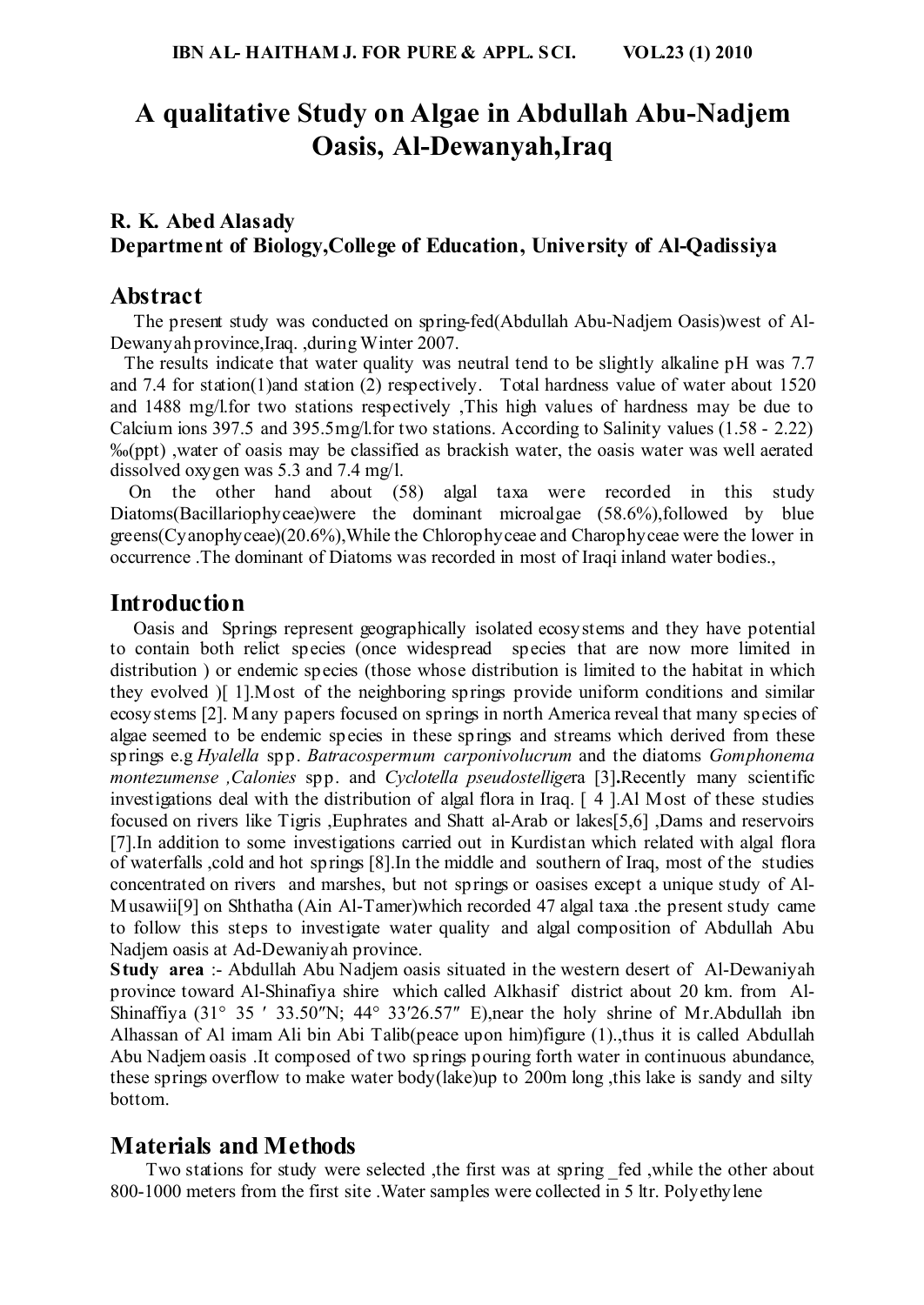containers for physico-chemical tests ,while phytoplankton were collected by 22mm mesh phytoplankton net ,collected samples were preserved by adding logul's solution .Non diatomic algae were studied by preparing temporary films which were examined under high power X40 using compound Microscope (Kruss) and haemocytometer slide chamber [10].For demonstrating the frustules of diatoms , the net samples treated with  $(30\%)$  H<sub>2</sub>O<sub>2</sub> for 24 hrs followed by several rinses in D.W then diatoms were mounted on cover slips by using Canada-balsam [2].Phytoplankton were identified depending on [11,12,13,14].

**Physicochemical properties** :Water temperature was measured by 0.1mm mercuric thermometer [15].pH was measured by using portable pH meter (HANNA)after buffering by using standard buffer solutions ,electrical conductivity was measured by E.C meter (µs/cm) .Dissolved Oxygen was obtained according to Azide modification of Winkler method(mg/l)[15].Salinity (‰)was calculated by the equation of Mackereth *et.al*.(1978).Total hardness was measured by titration the water samples Vs EDTA(0.01N) and using Erchrome black T as indicator [16].Calcium ions concentration was measured by using the methods of [15] ,while Magnesium ions concentration. was obtained by using the equation as below[15].

Mg+2 per liter =12.16  $*$ [mEq hardness per liter – m Eq Ca+2 per liter] mEq hardness per liter = mg hardness per liter \*0.01998 mEq Ca+2 per liter =mg Ca+2 per liter \*0.0499

## **Results and Discussion**

Water temperature was ranged between 19.9  $21.1^{\circ}$ C at station (1) and (2) respectively .pH was 7.7 for both stations ,this result agrees with many previous studies in the tend of Iraq inland water bodies to be slightly alkaline[4,5,6,7] . Electrical conductivity was ranged between 2968 and 3550 µs/cm for S(1) and S(2) respectively ,These values of conductivity reflected on Salinity which ranged between 1.58 and 2.22 ‰(ppt) .Both of the studied stations had well dissolved oxygen content which was over than  $(5 \text{ )mg/l}$ .  $(5.3 \text{ and } 7.4)$  mg/l for two stations .Water quality tend to be very hard according to total hardness values 1250 and 1488 mg/l This hardness due to high concentration of  $Ca^{2}$  (379.5 and 395.5)mg/l while Mg<sup>+2</sup> ion concentration ranged between( 121.and 128.09) mg/l for St.(1) and St. (2) respectively .These results also agreed with many studies about the dominant of Calcium ions on Magnesium in Iraqi Waters [4,5,6,7].

### **Algal flora** :

 A total of 59 taxa of phytoplankton were identified (table ).Bacillariophyceae was the dominant group (58.6 %) followed by Cyanophyceae (20.6 %) ,Chlorophyceae (17.4 %) and Charophyceae (3.4 %) figure(2). The station (1) was more abundant in phytoplankton than station (2).On the other hand, submerged algae *Chara elegans* was dominant in St.(1) other than St.(2)another filamentous algae were found as algal mat on the surface of water ,this mat was composed from *Cldophora* spp.and Spirogyra spp. in addition to filamentous blue green algae .In the present study some of most rarely identified algae in Iraqi inland water bodies were recorded like(*Terpsinoe musica* and *Plagiotropies lipedoptera* )[4] plate (1). In addition to cyanophycean *Gomphospheria aponina* which were considered as halophytic alga .[8,19].In comparison with other local studies, the present study records about (57) algal taxa which was higher than Al-Musawi<sup>[9]</sup> who were recorded (47) taxa in Ain alTamer Oasis .Some of recorded algae consider as halophyte or brackish water algae e.g *T. musica* and *G.aponina* [17].From the mentioned results, we can conclude that water quality of Abdullah abuNadjem oasis is classified as hard well aerated brakish water according to international criteria [15] .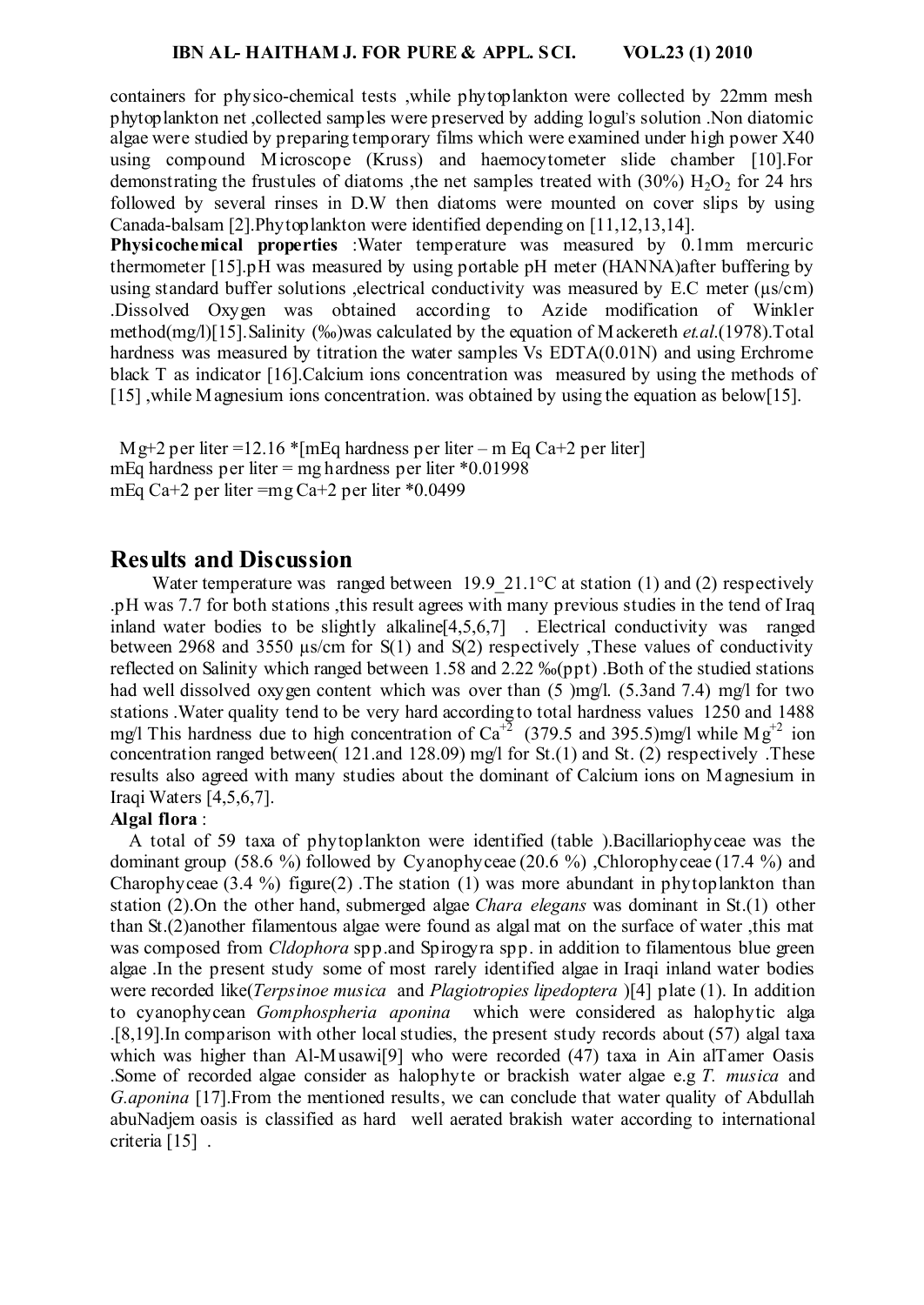# **References**

1- Hynes,H.B.N.(1970).The Ecology of Running Waters.Liverpool University press, Liverpool:555pp

2- Sherwood,A.R. and Sheath ,R.G. (1999).Seasonality of macroalgae and epilithic diatoms in spring-fed streams in Texas,USA.Hydrbiologia .390-82.

 3-Vis,M.L.and R.G.Sheath (1996).Distribution and systematic of Batrachospermum (Batrachospermales:Rhodophyta)in North America.9.section Batrachospermum:description of five new species .phycologia 35:433-442.

4- Maulood,B.K;R.A.M.Hadi;H.A.A.Saadalla;T.I.Kassim and A.A.Al-

Lami.(1993).Checklist of algae in Iraq.Marina Mesopotamica,Supple.1:1-128.

 5- Al-Handal,A.Y.(1989).Occurrence of some filamentous Algae in the river Shattal-Arab,Iraq.Marina Mesopotamia J.M ar.Sci.4 (1):67-81.

- 6- AL Lami , A. A.;Kassim,T.I. and Al Dylaymi,A.A. (1999) . A limnological study on Tigris and Euphrates rivers Iraq..Sci.J.of Atomic Energy Commission .1:83-98.
- 7- Kassim,T.I.;Al-Saadi,H.A.,and R,K.Farhan(1999).Spatial and Seasonal variations of phytoplankton in Qadisia Lake,Iraq. The Scientific Jour.of Iraqi Atomic Energy Commission .1:99-110.

 8- Hinton, G.C.F and B.K. Maulood (1979).Freshwater Diatoms from Sulaimaniyah, Iraq.NOVA HEDWIGIA .BAND XXXI,1+2.

 9-Al-Mousawi,A.H.A.(1994).Algological investigation in Shathatha Oasis(Ain AlTamer).Iraq.Basrah Jour. Of Science. 12 (1):1-8.

- 10- Martinez , M . R ; Chakicss , R . P . and Panta stico , J . B . ( 1975 ) . Note on direct phytoplankton counting technique using Haemocytometer Phil : Agric .  $59:1-12$ .
- 11- Germain , H . ( 1981 ) . Flora des Diatome.es . Diatomphycees eall douces et saumatres du Massif Armoricion et des contrees voisines de Europe occidentale . Societe Nouvelle des Edition Boubee , Paris .

12**-**Morales,E.A.(2001).Fifth NAWQA Taxonomy Workshop on Harmonization of Algal Taxonomy. Patric Center for Environmental Reaserch.report No.02-09.June.

- 13-Desikachary T.V,(1959).Cyanophyta.New Delhi ,London Acad.Press,686 pp.
- 14- Prescott , G . W ( 1973 ) . Algea of the Western Great lakes Area , William C . Brown , Dubuque lawa.

15- APHA, American Public Health Association (1999) standard methods for the examination of water and waste water.  $20^{th}$ ed.NewYork.

16- Lind,O.T.(1979).Handbook of Common methods in Limnology .C.V.Mosby Co.,St.louis .199pp.

17- El-Awamri,A.A.;Shaaban,A.M .;and Amal ,I. Saleh(2007).Floristic study on Benthic Diatoms of the ground water seepages at Kobri ElKobba .Cairo,(Egypt).Jour. of Appl .Science Reaserch 3 (12):1809-1818

 **Table(1): Some Physico-chemical factors in Abdullah Abu Nadjem oasis**

| Factor                                 | S1    | S <sub>2</sub> |
|----------------------------------------|-------|----------------|
| Water Temperature C°                   | 19.9  | 21.1           |
| pH                                     | 7.7   | 7.74           |
| Electrical Conductivity ( $\mu s/cm$ ) | 2968  | 3550           |
| Salinity $(\%$ <sup>o</sup> )          | 1.58  | 2.22           |
| Dissolved oxygen (mg/l)                | 5.3   | 7.4            |
| <b>Total Hardness</b>                  | 1520  | 1488           |
| Calcium $(mg/l)$                       | 397.5 | 395.5          |
| $M$ agnesium $(mg/l)$                  | 121.5 | 128.09         |

 $S = Station 1$ 

S2=Station 2.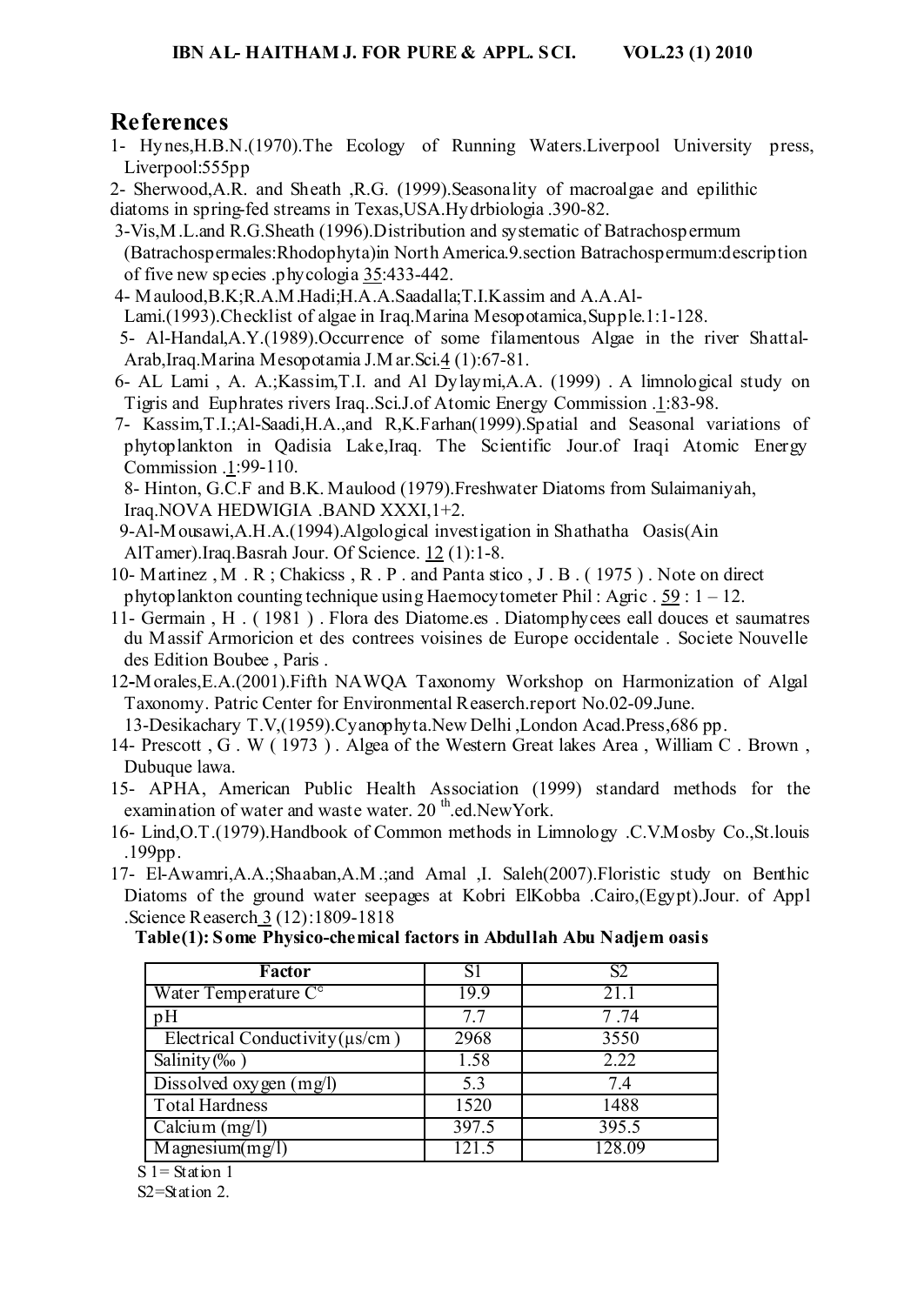# **Table(2):Algal taxa in study stations of Abdullah Abu Nadjem oasi**s **durig study period(Winter 2007). (+):mean the presence of Species**

| List of Taxa                 | الموقع           |           |  |
|------------------------------|------------------|-----------|--|
|                              | (1)              | (2)       |  |
| Cyanophyceae                 |                  |           |  |
| Anabaena flos-aquae          |                  | $\ddot{}$ |  |
| Gomphospheria aponina        | $+$              | $+$       |  |
| Lyngbya spp                  | $\ddot{}$        |           |  |
| Merismopedia glauca          |                  | $+$       |  |
| M. elegans                   | $\ddot{}$        |           |  |
| Microcystis aeruginosa       | $+$              | $^{+}$    |  |
| (Kuetz.)                     |                  |           |  |
| OScillatoria curviceps       | $+$              |           |  |
| Osc. amoena                  | $\ddot{}$        |           |  |
| Osc. bornetii                | $\ddot{}$        |           |  |
| $Osc$ tenuis                 |                  | $^{+}$    |  |
| Oscillatoria sp.             | $\ddot{}$        |           |  |
| Spirulina major              |                  | $+$       |  |
| <b>Bacillarophycea</b>       |                  |           |  |
| (Diatomophyceae)             |                  |           |  |
| <b>Order: Centrales</b>      |                  |           |  |
| Aulacosiera granulata        | $+$              |           |  |
| Cyclotella minghiniana       | $^{+}$           | $^{+}$    |  |
| C. ocellata                  | $\ddot{}$        |           |  |
| Terpsinoe muscia (Ehrenb)*   | $^{+}$           | $^{+}$    |  |
| <b>Order Pennales</b>        |                  |           |  |
| Achnanthes affinis           | $\ddot{}$        |           |  |
| Ach. Longipes                | $\ddot{}$        |           |  |
| Amphiprora alata             | $\ddot{}$        |           |  |
| Bacillaria paxillifer        | $\ddot{}$        | $^{+}$    |  |
| Calonies permagna            | $^{+}$           | $^{+}$    |  |
| Campylodiscus clypeus        | $\boldsymbol{+}$ |           |  |
| C.noricus var. hibernica     | $^{+}$           |           |  |
| Cocconies placemtnla         | $^{+}$           |           |  |
| $\overline{C}$ ymbella parva | $^{+}$           |           |  |
| C. Gracillis.                | $\boldsymbol{+}$ | $^{+}$    |  |
| Fragilaria virscens          | $\ddot{}$        | $+$       |  |
| Gomphonema angustatum        | $^{+}$           | $^{+}$    |  |
| G. constrictum               | $\ddot{}$        |           |  |
| Gyrosigma acuminatum         | $^{+}$           | $^{+}$    |  |
| G. Spencerii                 | $+$              |           |  |
| Mastogloia smithii           | $\boldsymbol{+}$ |           |  |
| M. elliptica                 | $^{+}$           | $^{+}$    |  |
| Navicula cuspidate           | $^{+}$           |           |  |
| N. gregaia                   | $\ddot{}$        |           |  |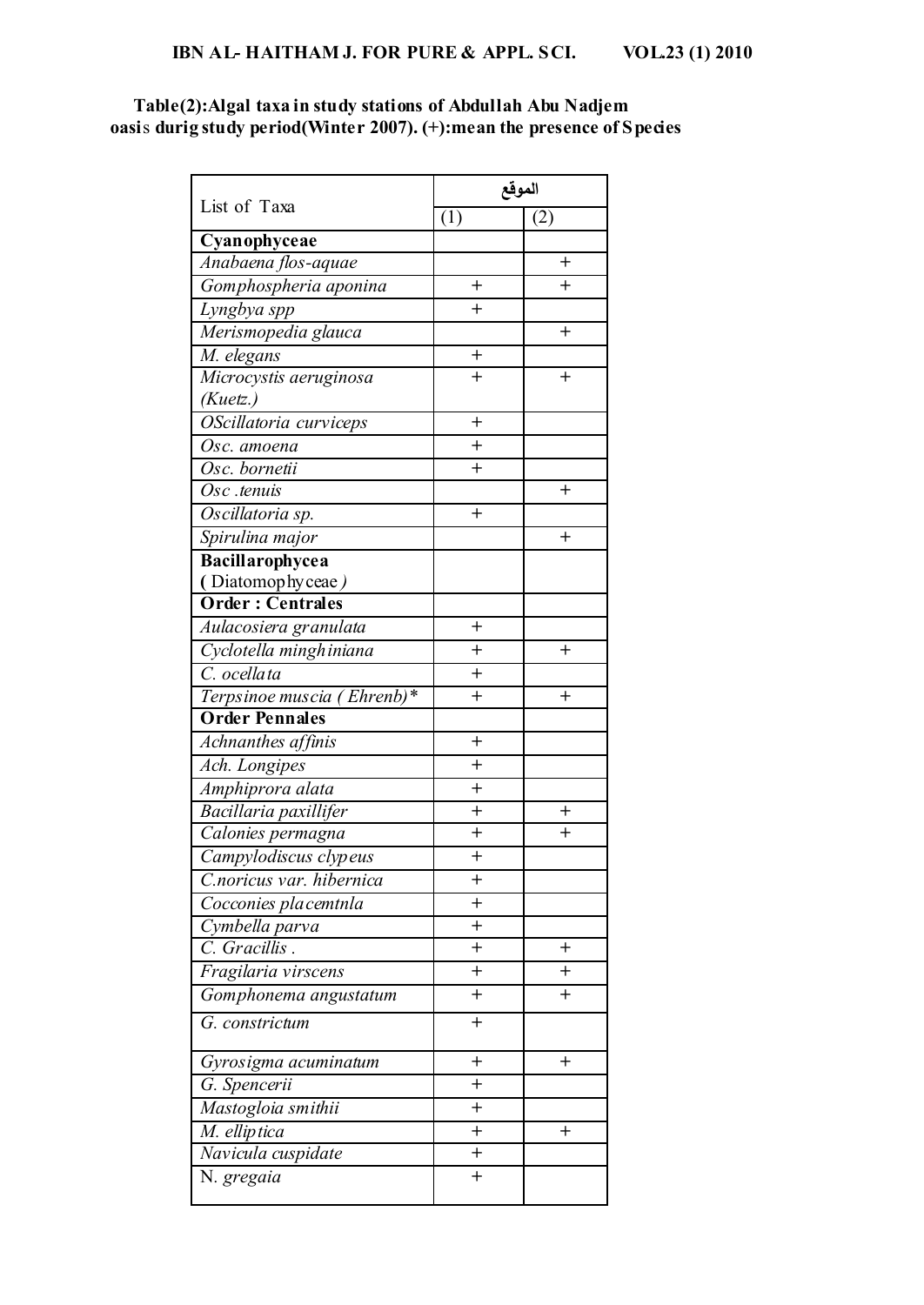| N. placentula                |                | $^{+}$         |
|------------------------------|----------------|----------------|
| N. pseudohalophila           | $\ddot{}$      |                |
| Nitzschia palaea             |                | $^{+}$         |
| N. pusilla                   | $+$            | $\ddot{}$      |
| N. fasciculata               | $\overline{+}$ |                |
| $N.$ obitusa                 | $+$            |                |
| N. vermicularis              | $\ddot{}$      | $\pm$          |
| Pinnularia divergen          | $\overline{+}$ | $\overline{+}$ |
| Rhopalria parallela          | $\overline{+}$ |                |
| Synedra ulna                 | $\ddot{}$      |                |
| plagiotropies lepidptera*    | $\overline{+}$ | $^{+}$         |
| Chlorophyceae                |                |                |
| Cladophora spp               | $^{+}$         | $^{+}$         |
| $\overline{Cl}$ osterium spp | $\overline{+}$ |                |
| Mougeotia spp.               | $+$            |                |
| Oedogonium spp               | $\ddot{}$      | $^{+}$         |
| Pandorina morum              |                | $\ddot{}$      |
| Spirogyra aequinoctialis     | $^{+}$         |                |
| S. fullebornei               | $\overline{+}$ |                |
| S. gratiana                  | $^{+}$         |                |
| Spirogyra spp.               | $\ddot{}$      | $\pm$          |
| Trochiscia reticularis       | $\ddot{}$      |                |
| Charophyceae                 |                |                |
| chara elegans                | $^{+}$         |                |
| Coleochaete conchata**       | $\pm$          | $\pm$          |

\* Rarely record algae in Iraqi water bodies

.

\*\* Its properly first record in Iraq according to last checklist (Maulood *et.al*,1993).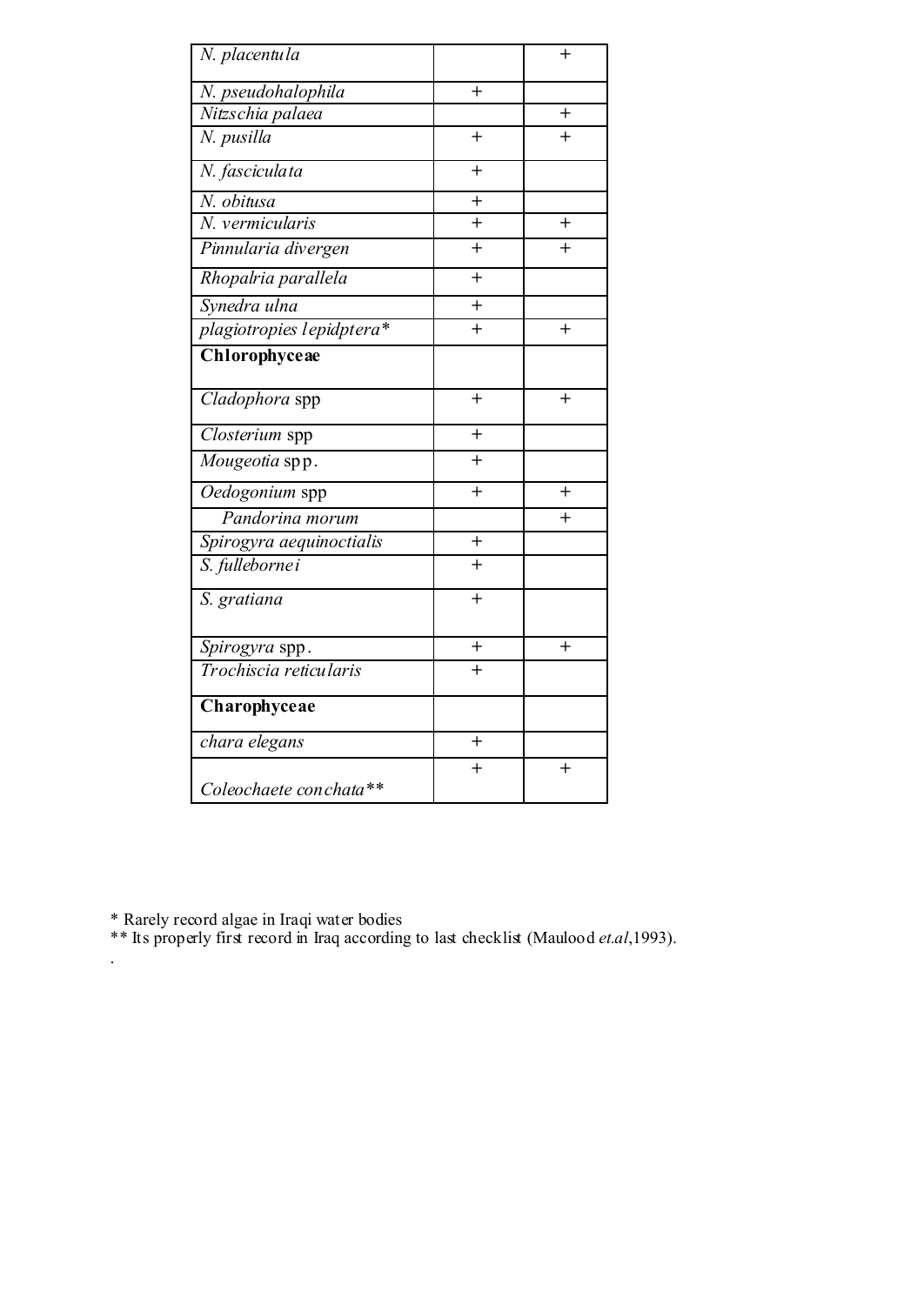

**Fig.(1):-study area on Abdullah abu Nadjem Oasis near Al-Shinafiyah shire**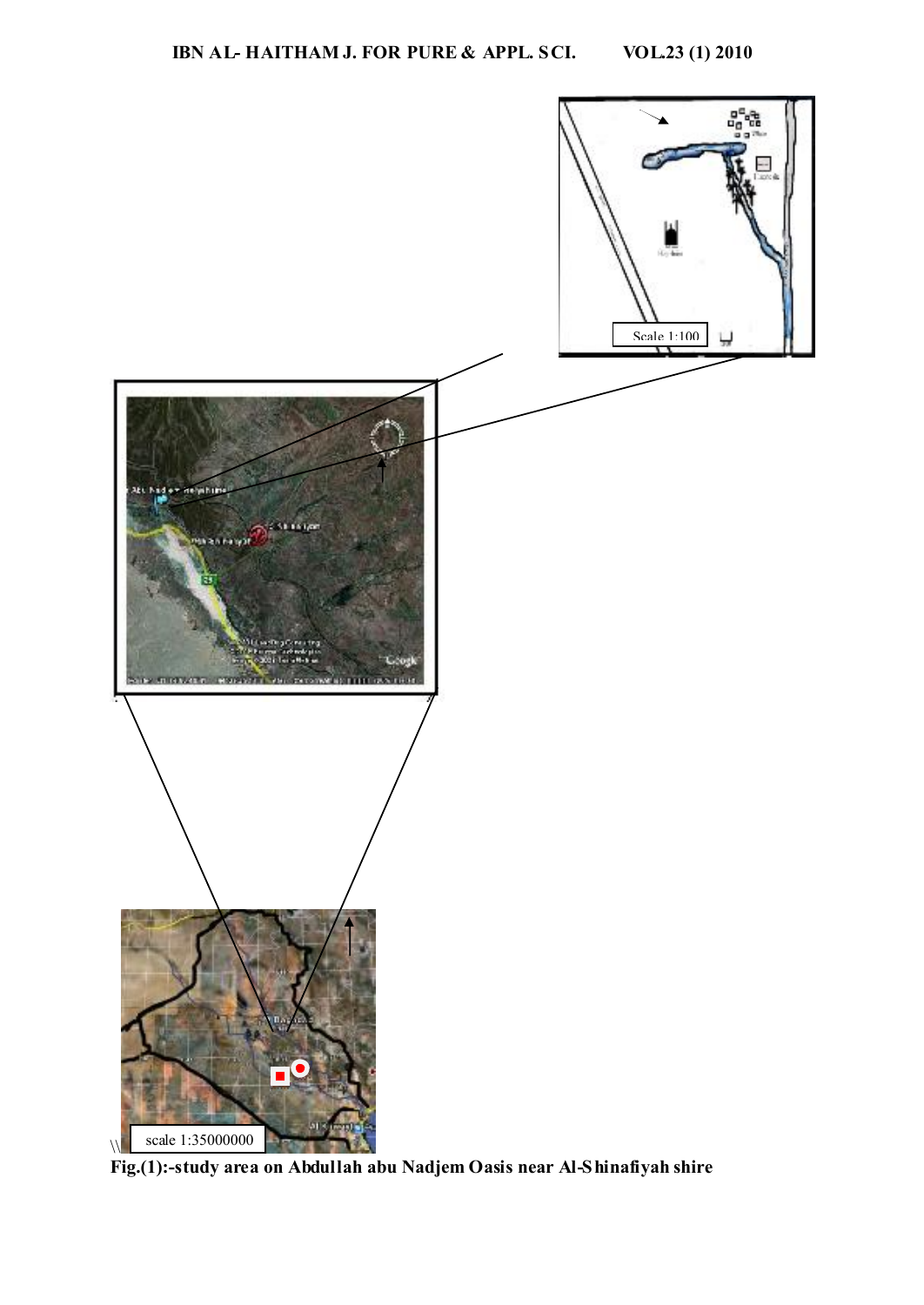

**plate(1) :Some of recorded algae in Abdullah oasis (a1,2:** *Terpsinoe muscia ( Ehrenb)***val ve view,(b1,2) lateral view .(c1,2):** *Coleochaete conchata*(Charophyceae*).*(d1,2): *Gomphospheria aponina* **(Cyanophyceae).**